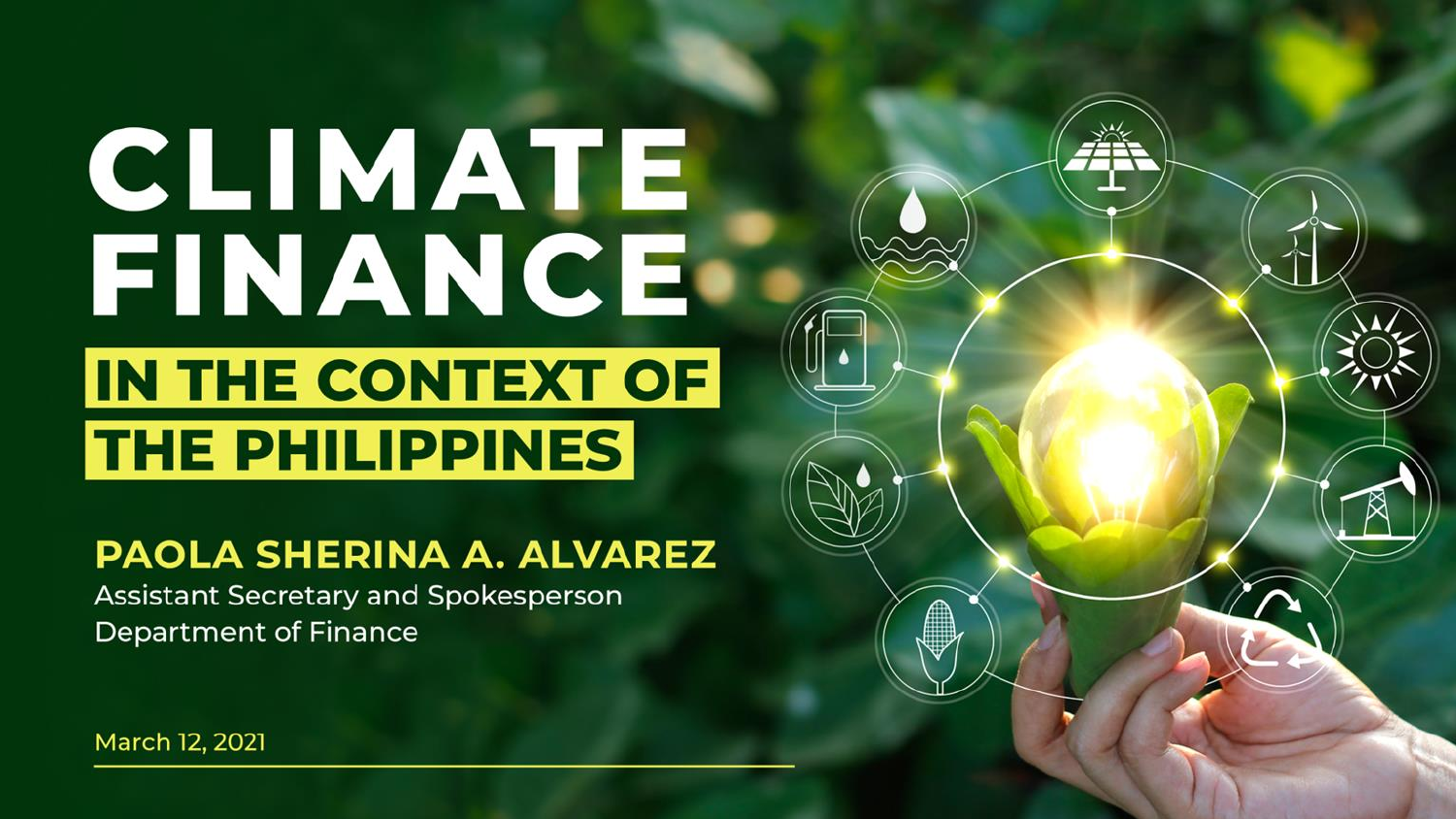#### ce in the Philippines **Climate F**

#### **Green Finance Needs MOBILIZING RESOURCES**

#### The **green finance structure in the Philippines** focuses on:



**Financial instruments** that are designed to mitigate the economic impacts of climate change while increasing revenue generation, taking into account environmental risks and impacts **Green facilities and solutions** to finance programs and projects on environment and natural resources (ENR) management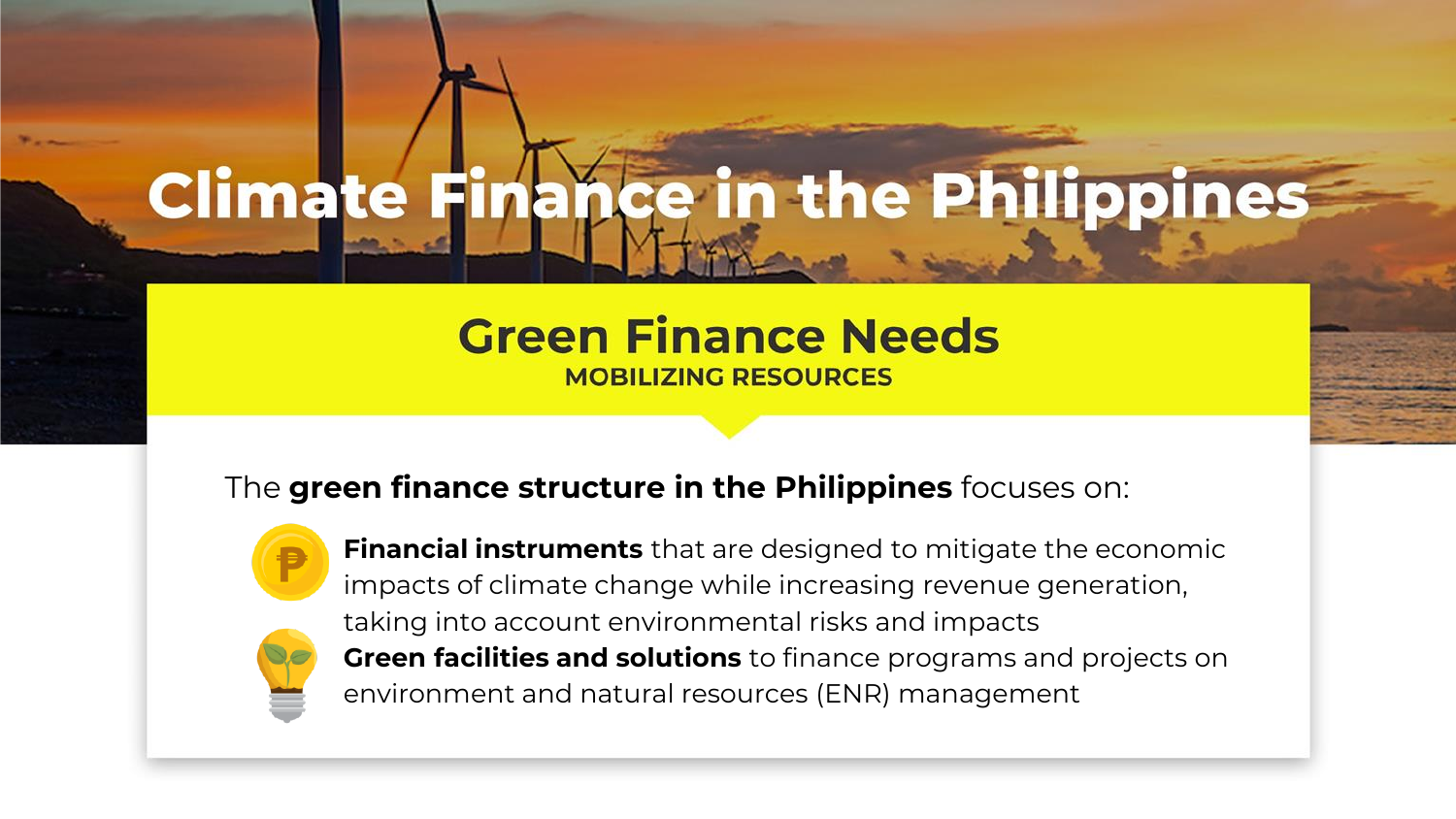### **Philippine Sustainable Finance Roadmap**

- Green Force or the **Sustainable Finance Inter-Agency Council**
	- Assess the need to enhance the **Public Investment Program Online (PIPOL) System** and the **Climate Change Expenditure Tagging (CCET)**
- **Established Philippine Government mechanisms** to track climate-related public expenditures
	- **The Climate Change Expenditure Tagging (CCET)**
	- Monitoring of **Climate Change General Appropriations Act (GAA)** Special Provisions
- **National Budget Preparation Process** 
	- Tag climate change expenditures using a common policy-based typology and guidelines.



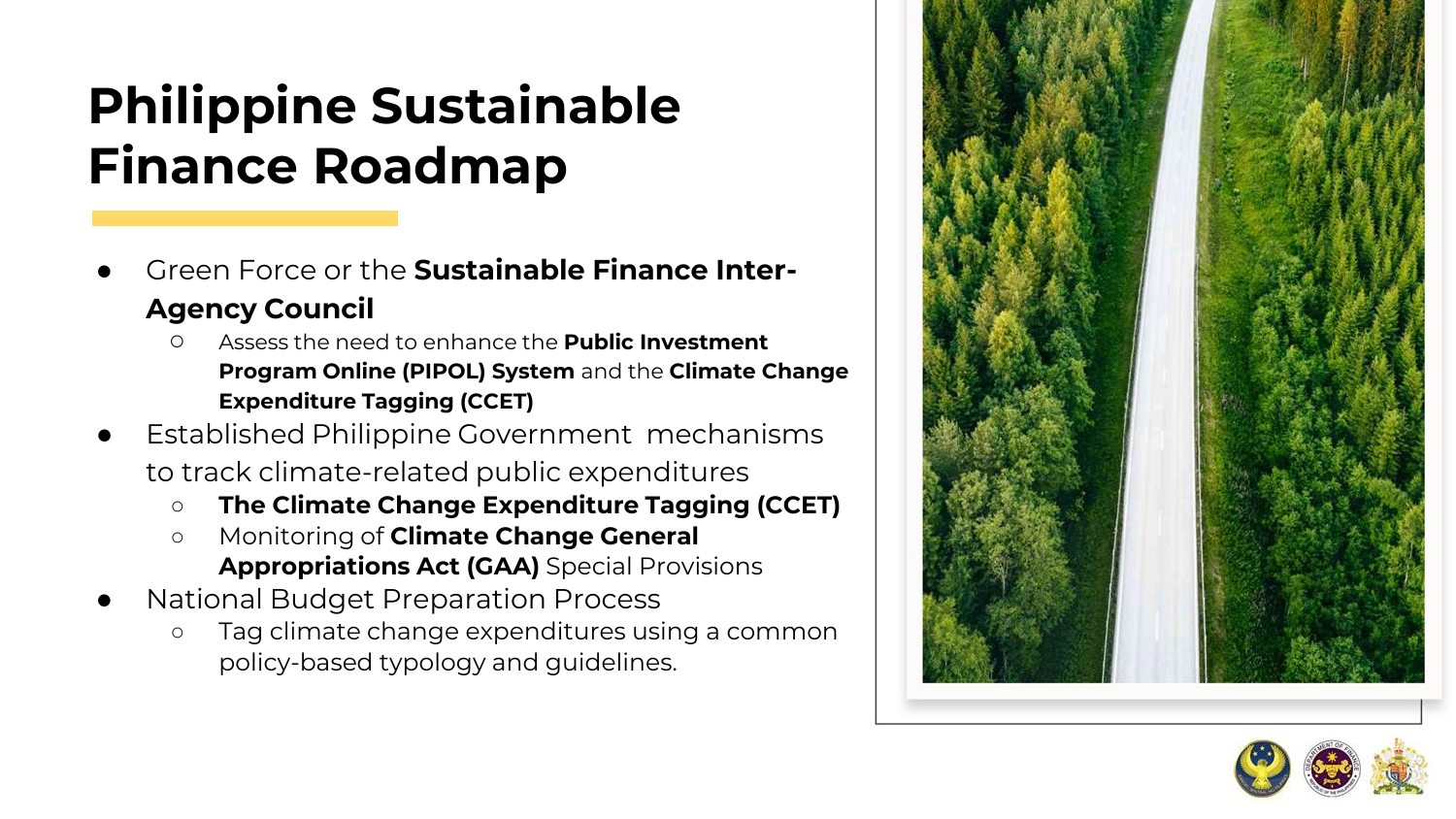### **Existing Climate Finance Tracking Initiatives**



#### **National Integrated Climate Change Database and Information Exchange System (NICCDIES)**

Primary enabling platform of the CCC in consolidating and monitoring data and information on climate change and climate action



#### **Public Investment Program Online (PIPOL) System**

- Manages data entry and updates on priority programs and projects (PAPs) under the Public Investment Program (PIP)
- Allows online submission by agencies to information regarding their priority PAPs, including program/project details and status update and assist NEDA in generating reports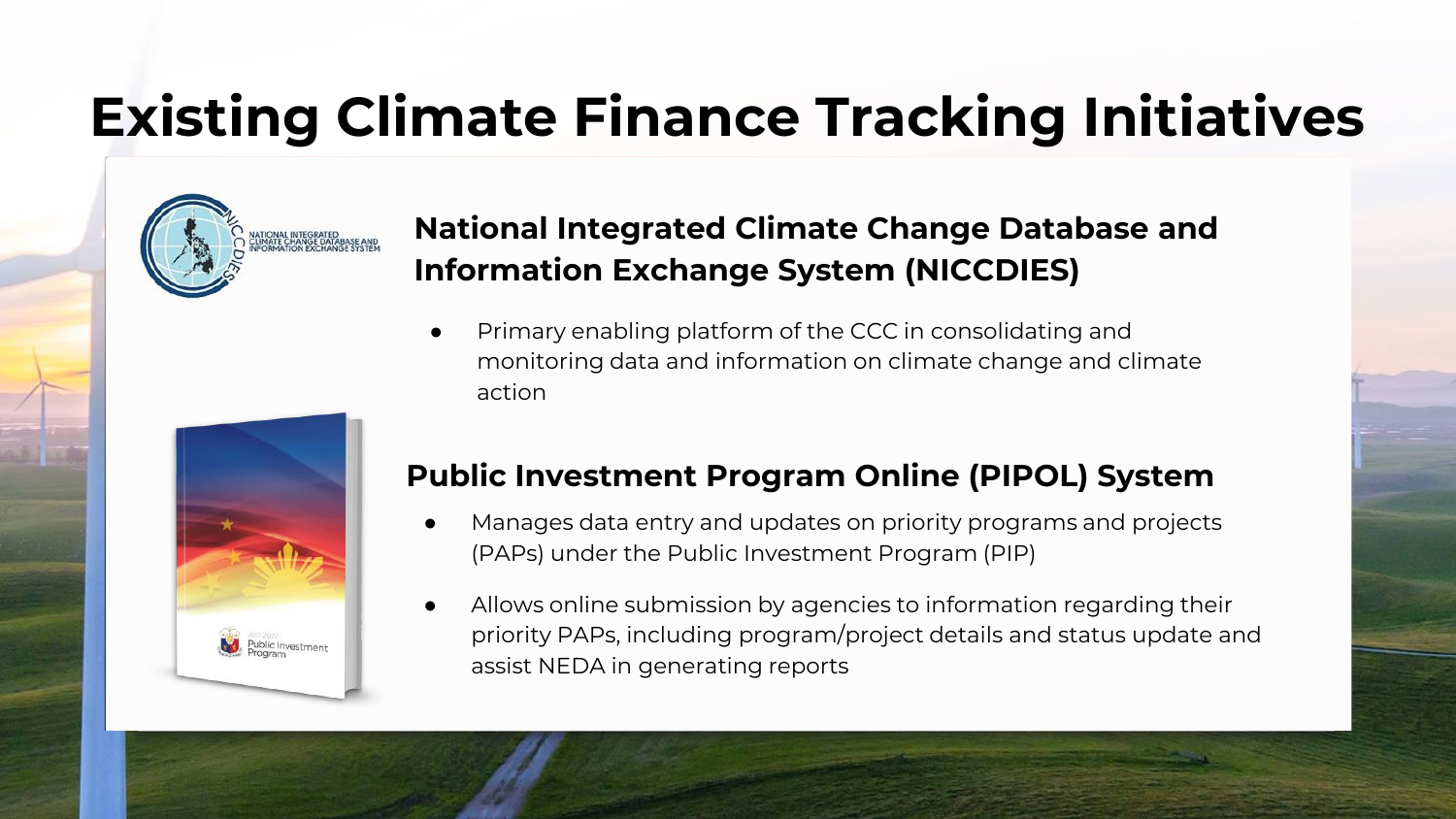### **Existing Climate Finance Tracking Initiatives**



#### ● **Climate Change Expenditure Tagging (CCET)**

- Mandating government agencies to track their climate change expenditures in their respective 2015 budget submissions using a common framework more popularly known as the CCET.
- Helps identify financing gaps on different sectors and further facilitate the mobilization of existing climate financing schemes.
- **Monitoring of Climate Change General Appropriations Act (GAA) Special Provisions**
	- A monitoring process in which the CCC observes the implementation climate changerelated projects, activities, and programmes lodged under the special provisions.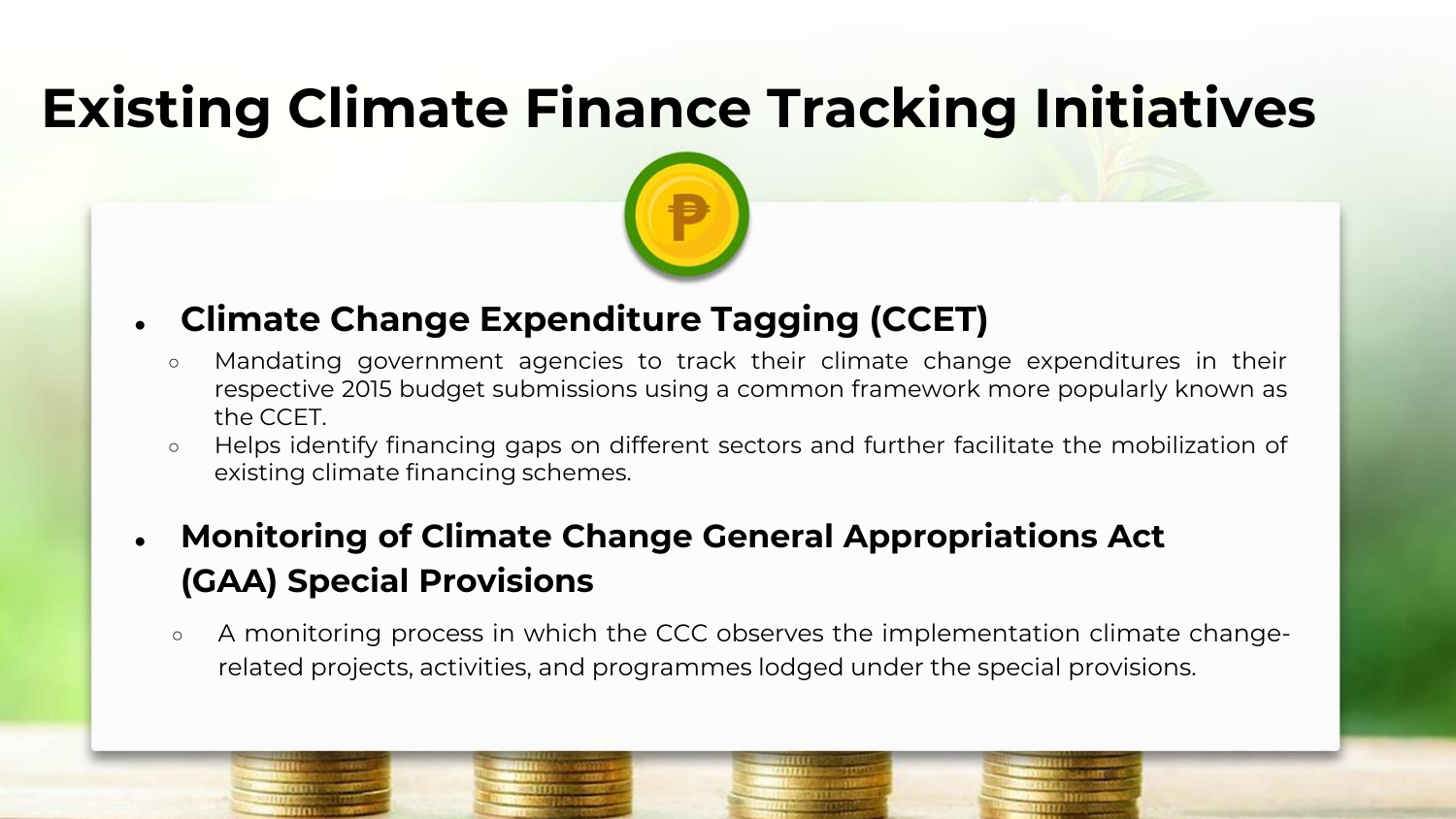### **THE WAY FORWARD**

Climate budgeting is an important additional foundation of the climate change response of the Philippines and is recognized in the **Philippines' (intended) Nationally Determined Contribution** as a means to enhance climate resilience and promote mitigation efforts.

#### What must we prioritize?

- Enhancing convergence across sectors and between the national and local government levels of financing
- Investing through the budget at scale, and more effectively, in climate resilience and adaptation measures